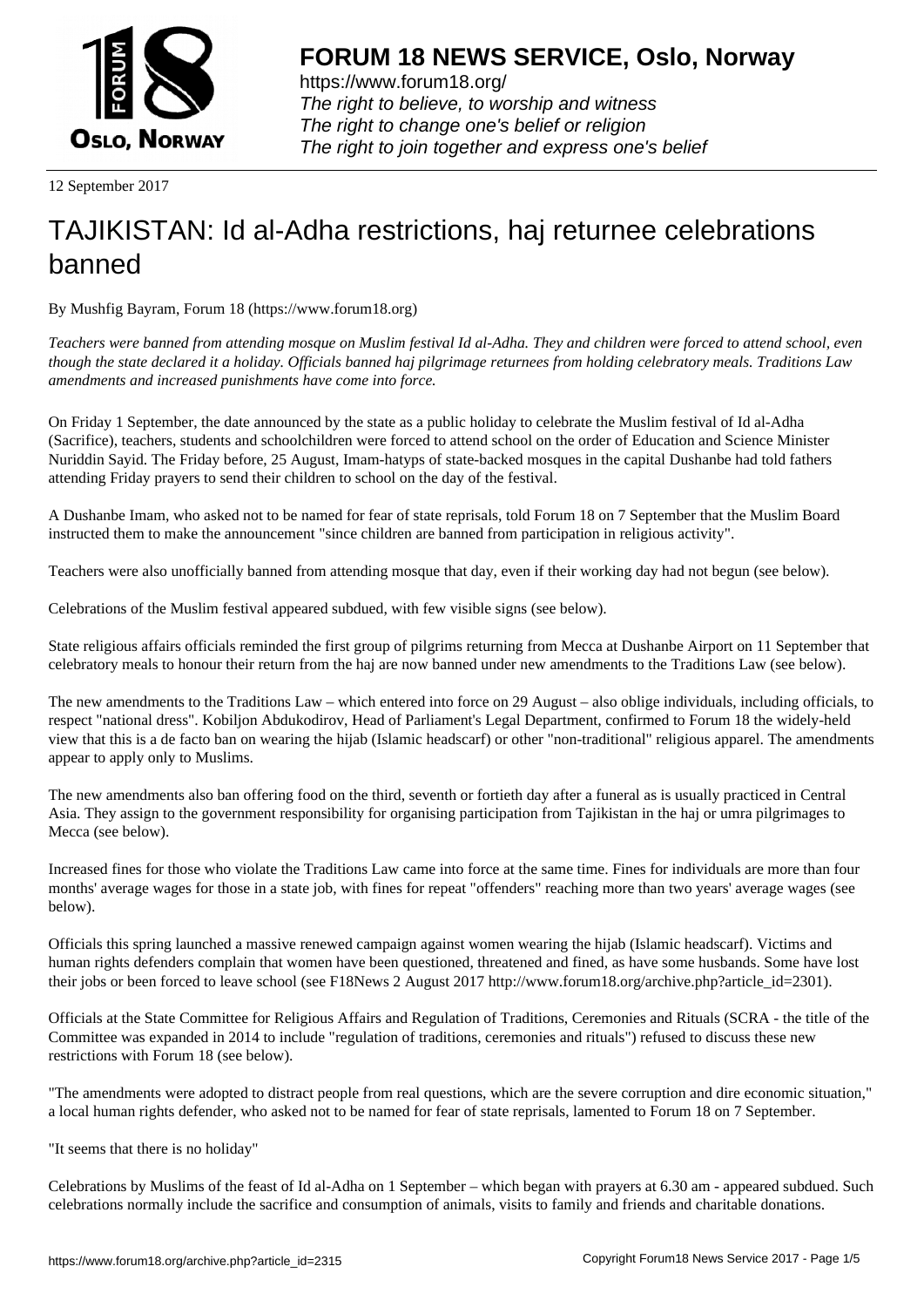The morning of that day, independent news agency akhbor.com posted photographs of several empty Dushanbe streets and noted "no signs of sacrifice of animals". The agency commented that "it seems that there is no holiday". Based on its interviews with local residents, it added: "People are afraid to visit each other's homes on the occasion of the holiday."

"There is a risk that commissions of state officials on regulation of traditions and rituals may appear at any time and fine people," the agency noted. The state also ordered that holiday tables must be modest, "but what exactly modest means, no one knows".

The authorities "unofficially warned state officials that holiday tables must not be made too luxurious, in other words there must not be much food or much variety of it," one local human rights defender, who asked not to be named for fear of state reprisals, told Forum 18 on 4 September. "And the length of the food table must not exceed one metre."

"Worshippers in mosques were notably fewer than in previous years," Radio Free Europe's Tajik Service noted on 1 September, based on its observations. "Police officers at the entrances of mosques asked all young people to show their identity documents. No state officials participated in the holiday namaz."

## Compulsory school on Id al-Adha

Ahead of the Id al-Adha festival, Education and Science Minister Nuriddin Sayid ordered school children and students to attend classes on 1 September, although the day was a public holiday. His message was reinforced by statements from imams of state-backed mosques, ordered by the Muslim Board. On 25 August, Imam-hatyps of mosques in Dushanbe told fathers attending Friday prayers to send their children to school on 1 September.

Teachers were unofficially banned from attending mosque on 1 September, even if they were not due to go to work until later in the day. This may have affected many of the more than 116,000 teachers across the country, Radio Free Europe reported.

An unnamed Dushanbe teacher complained to Radio Free Europe on 1 September that "even students who attend classes in the second shift (after 2 pm) were obliged to come to school". Such students, or teachers whose work begins in the afternoon, could have attended the early morning holiday prayers but were not able to.

Rajabali Sangov, Assistant to the Deputy Education Minister, was unable to tell Forum 18 on 8 September why Minister Sayid ordered teachers and students to attend classes on 1 September. He asked it to send its questions to the Foreign Ministry.

Avshin Mukim, Press Secretary of the SCRA, refused to explain why teachers and students were made to attend school on an official holiday or why teachers were banned – even in their own time – from attending mosque that day. He asked Forum 18 on 7 September to send questions in writing, which it did the same day. Forum 18 had received no response to its questions by the end of the Dushanbe working day on 12 September.

Haji Nigmatullo Olimzoda, Deputy Head of the state-controlled Council of Ulems, on 7 September also refused to discuss the ban on teachers and students celebrating the feast of Id al-Adha on 1 September. He asked Forum 18 to send questions in writing, which it did on the same day. Forum 18 had received no response to its questions by the end of the Dushanbe working day on 12 September.

#### No celebrations for haj returnees

The first 186 of Tajikistan's 6,300 haj pilgrims returned to Dushanbe airport from Mecca on 11 September. One of the pilgrims, Yusufjon Rahmonov, told Radio Free Europe's Tajik Service that day that while still in the airport, Committee officials explained to them the provisions of the new amendments to the Traditions Law, which ban celebrations honouring those returning from the haj.

Abduhalim Norasov of Dushanbe's SCRA told those returning that celebratory meals to welcome and honour them were banned. They could only give people their blessing and distribute holy water from the Zamzam well in Mecca they had brought back with them.

Even before the pilgrims' departure to Mecca in groups from 16 to 23 August, officials had explained to them the provisions of the Traditions Law amendments, before Parliament had adopted them.

Mukim, Press Secretary of the SCRA, insisted to Radio Free Europe that pilgrims are not banned from distributing holy water from the Zamzam well and dried dates brought back from the pilgrimage. But he added that the Hajioshi or Hajitalbon ceremonies honouring the haj pilgrims, traditionally held with abundant food, are prohibited.

#### Traditions Law amendments enter into force

The state has been steadily tightening its control over how Muslims exercise their freedom of religion or belief, particularly as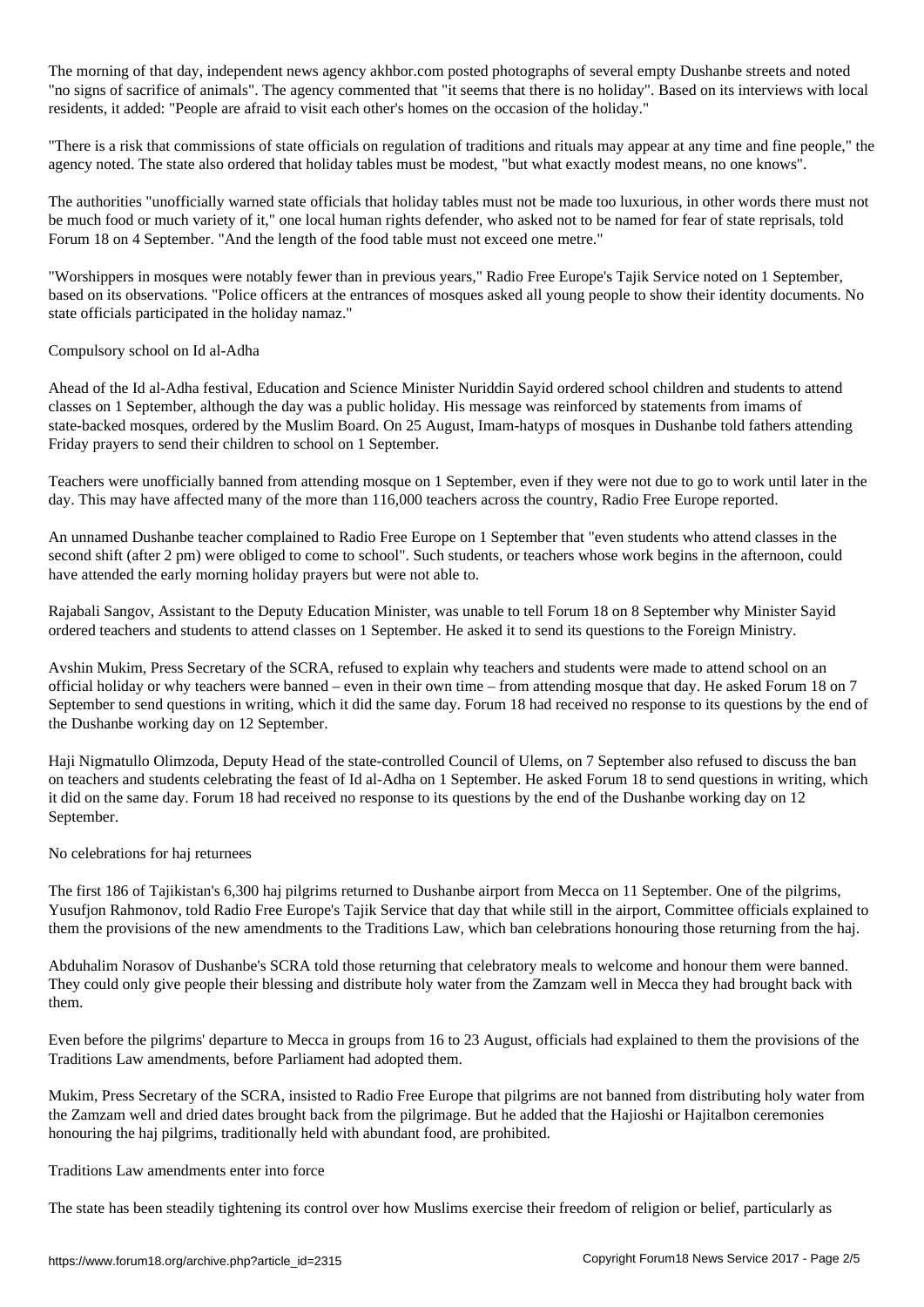http://www.forum18.org/archive.php?article\_id=2138).

The Law on Regulation of Traditions, Ceremonies and Rituals (Traditions Law) was first adopted in June 2007. The preamble of the Law declares that ethnic minorities are free in celebration of their holidays.

On 23 August 2017 the lower house of Parliament approved amendments to the Traditions Law and President Emomali Rahmon signed them into law on 28 August. They entered into force on 29 August after their publication in the state newspaper "Jumhuriyyet".

The Law now includes the following provisions:

- Restrictions on guests, food in religious celebrations

According to the newly-added Article 7, Part 4, food offered to guests while celebrating Ramadan and Id al-Adha (Sacrifice) must be in "modest quantity, without excess". No explanation is given of what exactly "modest quantity, without excess" means.

Article 9 was amended to say that "circumcision [of new-born males] must be done in the close family circle without participation of entertainment artists".

A new Article 9, Part 4 now bans "aqiqah" – a celebration with invited guests when a male child's hair is shaved when they are seven days old, traditionally celebrated by Muslims in Central Asia.

Article 11, Part 2 now bans offering food or slaying cattle on the third, seventh and fortieth day or first anniversary of the burial of a deceased person, as has been traditional for Muslims in Central Asia.

Article 11, Part 4 makes the SCRA responsible for defining the procedures for funerals and the following mourning period.

Article 12, Part 2 now bans celebration by pilgrims of their return from the haj pilgrimage to Mecca. This has traditionally been done across Central Asia by inviting people and offering food.

- Government to organise haj and umra pilgrimages

Article 12, Part 3 assigns to the government responsibility for organising participation from Tajikistan in haj or umra pilgrimages to Mecca.

"This is done to receive money from all for travels and more easily control the pilgrims," one human rights defender complained to Forum 18.

- Protect national dress?

Part 2 of the newly added Article 14-1 requires that physical and legal persons are obliged to protect national culture, the state language and national dress.

Asked what exactly is meant by the Law's requirement that national dress be protected, and whether this means that individuals, including officials, must always now wear Tajik national dress, Kobiljon Abdukodirov, Head of Parliament's Legal Department, told Forum 18 on 30 August: "We are not against secular or European style dress. This requirement of the Law is basically to counter Arabic-style religious dress."

Abdukodirov refused to say why Muslims cannot wear "non-traditional" religious dress or whether the Tradition Law's requirements do not violate the rights of Tajikistan's majority Muslim population. He further declined to talk to Forum 18.

- Committees and permanent mahalla committees responsible for observance of Law

Under Article 5 of the Traditions Law, "permanent mahalla committees" instead of "committees" (as in the previous version of the Law) will now control whether people are observing the Traditions Law. Mahalla committee members will be selected from among local residents and will be endorsed by the local executive authorities. (A mahalla is the smallest residential area.)

A new Article 5-1 was added, introducing officials in ministries, and state and non-state public organisations responsible for ensuring observance of the Law. These officials will make up the responsible "committees". These committees must report violations of the Law by employees within three days to higher authorities or mahalla committees, which in their turn will report to law-enforcement agencies.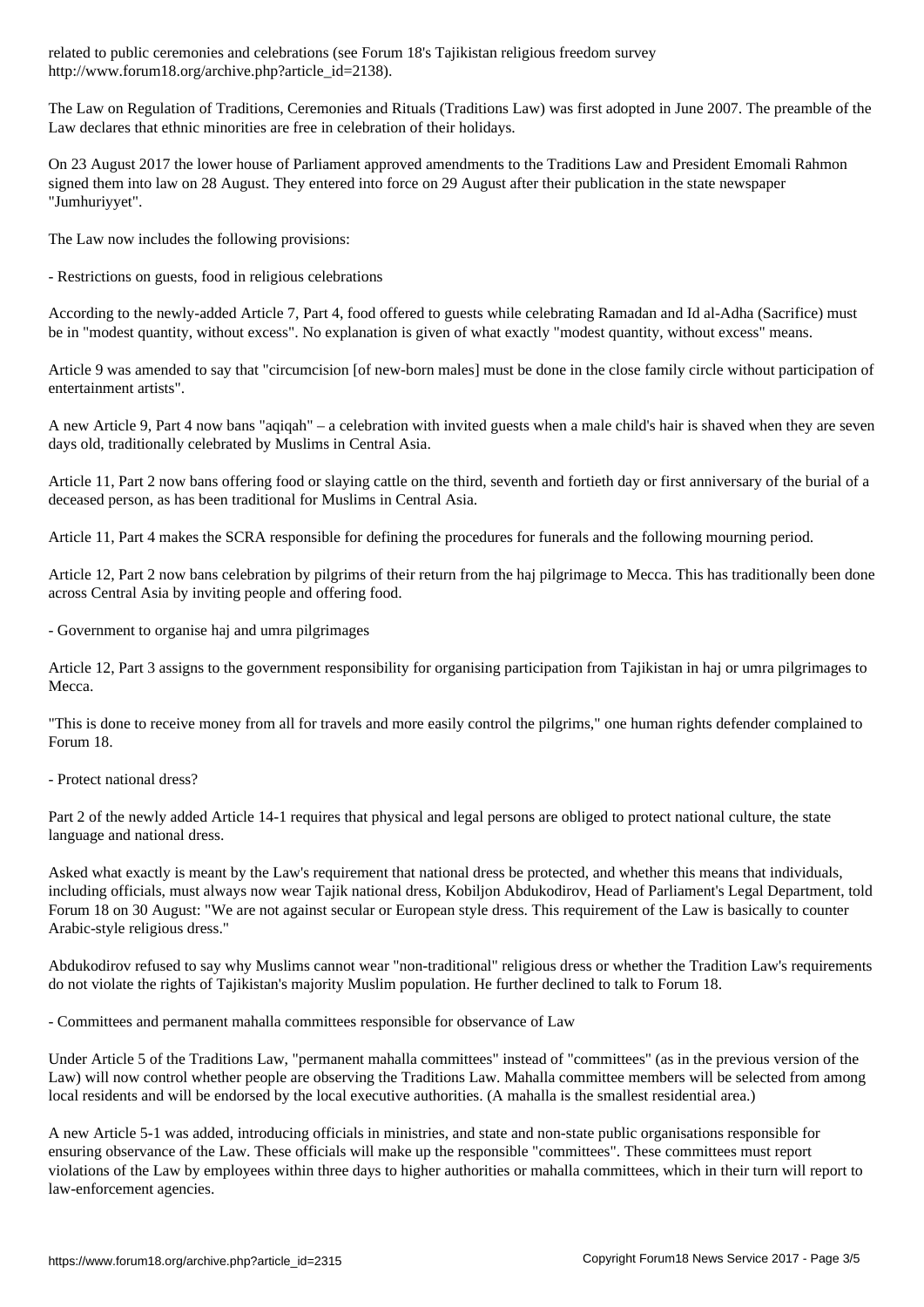Article 481 of the Administrative Code was also amended to increase punishments for violation of the Traditions Law. The Article already punished "Violation of the order established by law on the regulation of customs, celebrations and events" with fines of 100 to 120 Financial Units on individuals, 250 to 270 Financial Units on officials and 500 to 520 Financial Units on organisations.

The Financial Unit is currently 50 Somonis, so each 100 Units is 5,000 Somonis (4,500 Norwegian Kroner, 475 Euros or 570 US Dollars). Average monthly wages for state employees in cities is less than 1,200 Somonis. Wages in rural areas are a lot lower, Dushanbe residents told Forum 18.

President Rahmon signed into law new amendments to Administrative Code Article 481 on 28 August. They came into force on official publication in "Jumhuriyyet" the following day. The proposed amendments had first been announced on President Rahmon's official website on 11 August.

Fines under Part 1 are now 100 Financial Units on individuals, 500 Financial Units on officials and 700 Financial Units on organisations.

A new Part 2 punishes violations by entrepreneurs, officials and clerics with a fine of 700 to 1,000 Financial Units.

A new Part 3 punishes repeat "offenders" with a fine of 600 Financial Units on individuals, 800 Financial Units on officials and 1,000 Financial Units on organisations.

A fine of 600 Financial Units, 30,000 Somonis, represents more than two years' wages for a state employee in a city.

"According to the draft amendments, state officials or their children found in violation of the Traditions Law will be dismissed from their positions," the presidential website declared on 11 August. However, this does not appear to have been implemented in the Administrative Code amendments.

The Dushanbe Imam lamented to Forum 18 that "those who have money will pay their way to bypass the Law, and hold celebrations as they want. They did it in the past, and they will do it now."

One human rights defender supported the Imam's view. "The Law will work against the poor as always," the individual commented to Forum 18 on 7 September.

Traditions Law restrictions "flagrantly violate rights and freedoms"

The Traditions Law restrictions "flagrantly violate the rights and freedoms of citizens", one human rights defender told Forum 18 on 1 September. "The Law is an example of the state's crude meddling in the private lives of its citizens. It decides for people what and how exactly to eat and how to celebrate religious holidays."

The human rights defender lamented that the authorities in the meantime "claim that the Law is for the welfare of the people so people save money. However, the state wastes tens of millions of Somonis to celebrate various events. No state official speaks on how to save and spend the state budget in the severe economic crisis."

The individual complained that the Law, the anti-hijab campaign and the fight against expressions of Islam in public places - as well as the crackdown on members of the now closed and banned Islamic Renaissance Party (IRP) and other Muslims independent of the state-controlled Council of Ulems in recent years - were "done with one purpose: either to weaken the position of Islam in the country or totally root it out."

"Many in Tajikistan are dissatisfied with the amendments," Khursheda Rahimova of the Office of Civil Freedoms, a non-governmental organisation, told Forum 18. "But many - including myself - think some of the norms in the Law are positive. In terms of human rights, of course it is interference from the state into individuals' private lives. But it can be helpful, especially to the poor. Many people could not afford these traditions and had to take loans from the banks. Now they will not have to."

## No official comment

Officials and members of religious organisations were reluctant to discuss with Forum 18 the new restrictions imposed in the amendments.

Asked for comments on the Traditions Law's restrictions, an official of Parliament referred Forum 18 to Imomali Nasriddinzoda, Head of its Law and Human Rights Committee. His secretary (who refused to give her name) told Forum 18 on 6 September that he is "busy in a meeting," and wrote down its questions. She asked it to call back later the same day. However, called back several times between 6 and 8 September, she claimed that Nasriddinzoda was busy. She finally asked Forum 18 on 8 September to send its